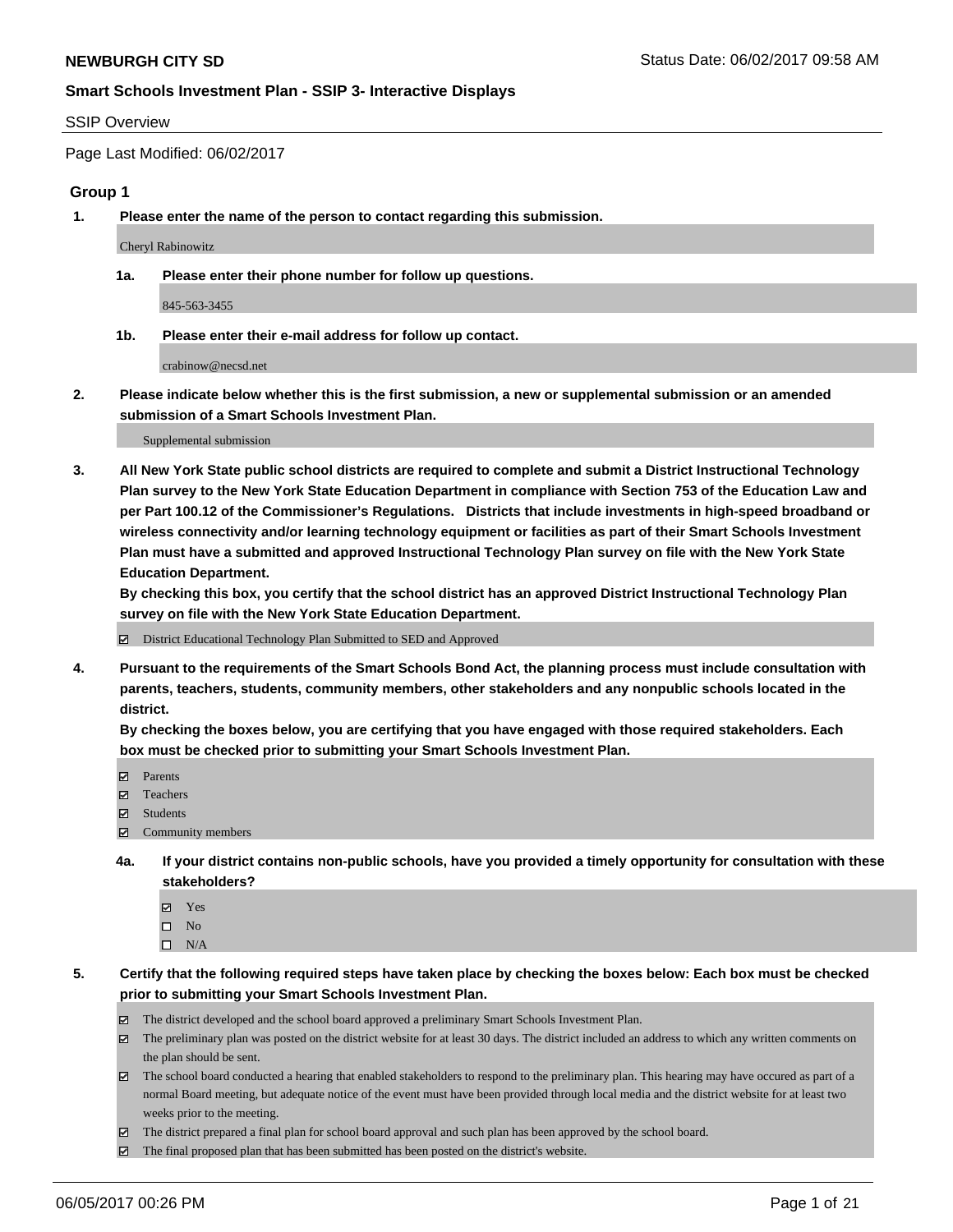#### SSIP Overview

Page Last Modified: 06/02/2017

**5a. Please upload the proposed Smart Schools Investment Plan (SSIP) that was posted on the district's website, along with any supporting materials. Note that this should be different than your recently submitted Educational Technology Survey. The Final SSIP, as approved by the School Board, should also be posted on the website and remain there during the course of the projects contained therein.**

Board Meetings 12-23-16 and 1-26-17.pdf SSIP Phase 3 Project Interactive Display.pdf Letter from Architect-Chris Colby.pdf NECSD SSBA Overview 3-29-2016a.pdf 1- Smart Bond PowerPoint.pdf

**5b. Enter the webpage address where the final Smart Schools Investment Plan is posted. The Plan should remain posted for the life of the included projects.**

http://newburghschools.org/boe/agendas/NECSD%20SSBA%20Overview%203-29-2016a.pdf

**6. Please enter an estimate of the total number of students and staff that will benefit from this Smart Schools Investment Plan based on the cumulative projects submitted to date.**

13,600

**7. An LEA/School District may partner with one or more other LEA/School Districts to form a consortium to pool Smart Schools Bond Act funds for a project that meets all other Smart School Bond Act requirements. Each school district participating in the consortium will need to file an approved Smart Schools Investment Plan for the project and submit a signed Memorandum of Understanding that sets forth the details of the consortium including the roles of each respective district.**

 $\Box$  The district plans to participate in a consortium to partner with other school district(s) to implement a Smart Schools project.

**8. Please enter the name and 6-digit SED Code for each LEA/School District participating in the Consortium.**

| <b>Partner LEA/District</b> | <b>ISED BEDS Code</b> |
|-----------------------------|-----------------------|
| (No Response)               | (No Response)         |

**9. Please upload a signed Memorandum of Understanding with all of the participating Consortium partners.**

(No Response)

**10. Your district's Smart Schools Bond Act Allocation is:**

\$12,831,056

**11. Enter the budget sub-allocations by category that you are submitting for approval at this time. If you are not budgeting SSBA funds for a category, please enter 0 (zero.) If the value entered is \$0, you will not be required to complete that survey question.**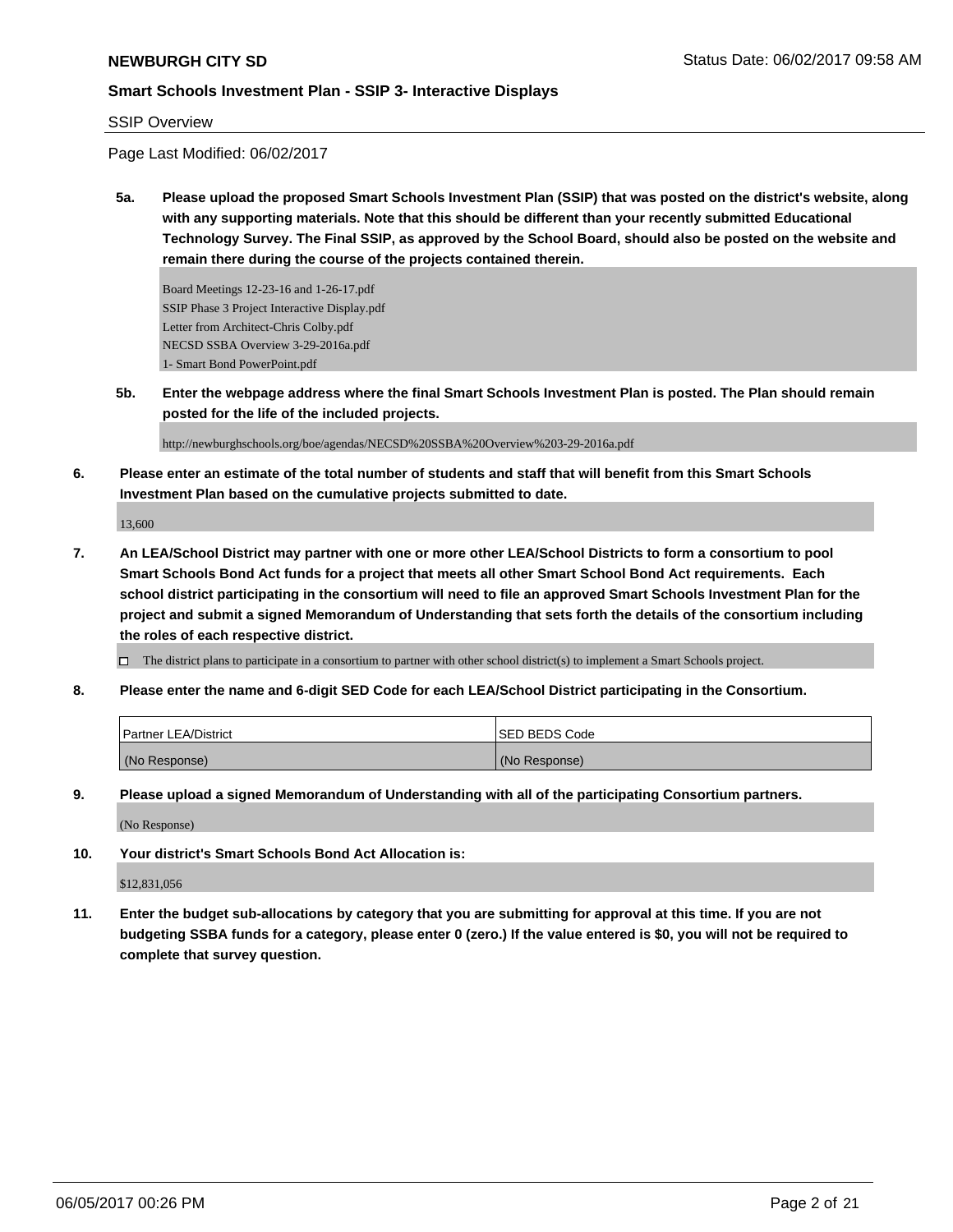# SSIP Overview

Page Last Modified: 06/02/2017

|                                       | Sub-           |
|---------------------------------------|----------------|
|                                       | Allocations    |
| <b>School Connectivity</b>            | $\overline{0}$ |
| Connectivity Projects for Communities | $\Omega$       |
| <b>Classroom Technology</b>           | 3,601,135      |
| Pre-Kindergarten Classrooms           | $\Omega$       |
| Replace Transportable Classrooms      | $\mathbf 0$    |
| High-Tech Security Features           | $\mathbf 0$    |
| Totals:                               | 3,601,135      |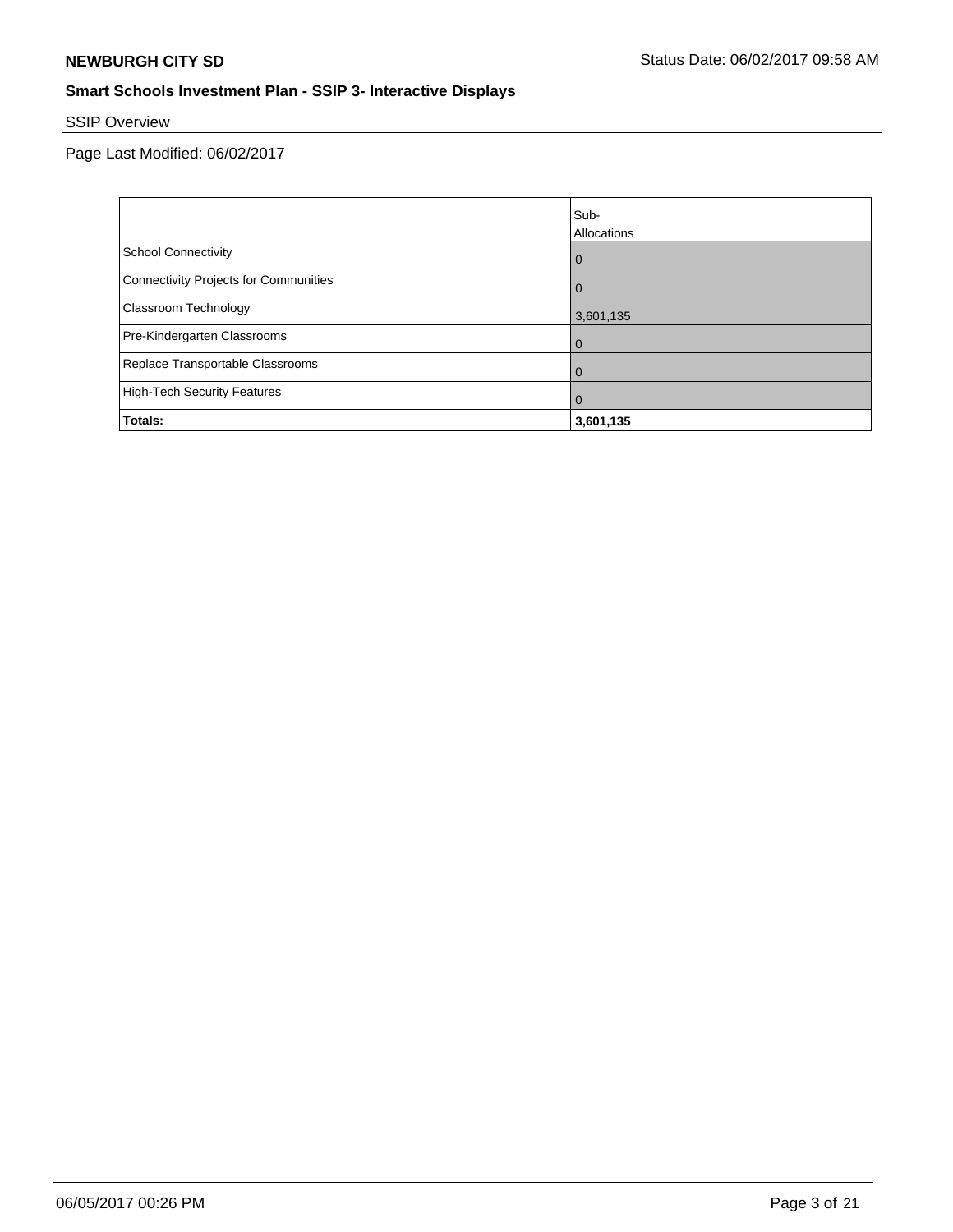#### School Connectivity

Page Last Modified: 06/02/2017

## **Group 1**

- **1. In order for students and faculty to receive the maximum benefit from the technology made available under the Smart Schools Bond Act, their school buildings must possess sufficient connectivity infrastructure to ensure that devices can be used during the school day. Smart Schools Investment Plans must demonstrate that:**
	- **sufficient infrastructure that meets the Federal Communications Commission's 100 Mbps per 1,000 students standard currently exists in the buildings where new devices will be deployed, or**
	- **is a planned use of a portion of Smart Schools Bond Act funds, or**
	- **is under development through another funding source.**

**Smart Schools Bond Act funds used for technology infrastructure or classroom technology investments must increase the number of school buildings that meet or exceed the minimum speed standard of 100 Mbps per 1,000 students and staff within 12 months. This standard may be met on either a contracted 24/7 firm service or a "burstable" capability. If the standard is met under the burstable criteria, it must be:**

**1. Specifically codified in a service contract with a provider, and**

**2. Guaranteed to be available to all students and devices as needed, particularly during periods of high demand, such as computer-based testing (CBT) periods.**

**Please describe how your district already meets or is planning to meet this standard within 12 months of plan submission.**

(No Response)

- **1a. If a district believes that it will be impossible to meet this standard within 12 months, it may apply for a waiver of this requirement, as described on the Smart Schools website. The waiver must be filed and approved by SED prior to submitting this survey.**
	- By checking this box, you are certifying that the school district has an approved waiver of this requirement on file with the New York State Education Department.

#### **2. Connectivity Speed Calculator (Required)**

|                         | l Number of<br><b>Students</b> | Multiply by<br>100 Kbps | Divide by 1000   Current Speed<br>to Convert to<br>Required<br>l Speed in Mb | in Mb            | Expected<br>Speed to be<br>Attained Within Required<br>12 Months | <b>Expected Date</b><br>When<br>Speed Will be<br><b>Met</b> |
|-------------------------|--------------------------------|-------------------------|------------------------------------------------------------------------------|------------------|------------------------------------------------------------------|-------------------------------------------------------------|
| <b>Calculated Speed</b> | (No<br>Response)               | (No Response)           | (No<br>Response)                                                             | (No<br>Response) | (No<br>Response)                                                 | l (No<br>Response)                                          |

# **3. Describe how you intend to use Smart Schools Bond Act funds for high-speed broadband and/or wireless connectivity projects in school buildings.**

(No Response)

**4. Describe the linkage between the district's District Instructional Technology Plan and the proposed projects. (There should be a link between your response to this question and your response to Question 1 in Part E. Curriculum and Instruction "What are the district's plans to use digital connectivity and technology to improve teaching and learning?)**

(No Response)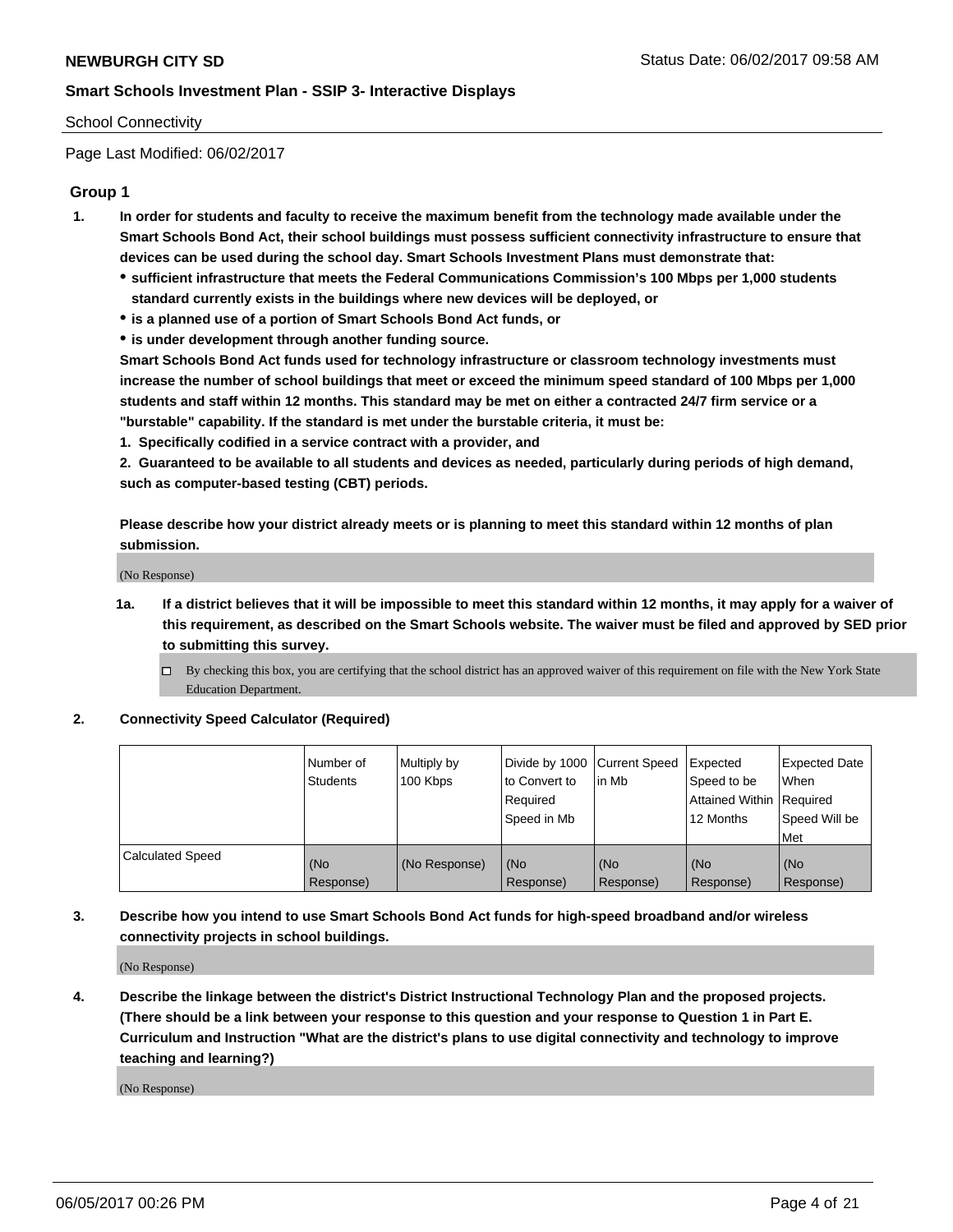#### School Connectivity

Page Last Modified: 06/02/2017

**5. If the district wishes to have students and staff access the Internet from wireless devices within the school building, or in close proximity to it, it must first ensure that it has a robust Wi-Fi network in place that has sufficient bandwidth to meet user demand.**

**Please describe how you have quantified this demand and how you plan to meet this demand.**

(No Response)

**6. As indicated on Page 5 of the guidance, the Office of Facilities Planning will have to conduct a preliminary review of all capital projects, including connectivity projects.**

**Please indicate on a separate row each project number given to you by the Office of Facilities Planning.**

| Project Number |  |
|----------------|--|
|                |  |
| (No Response)  |  |

**7. Certain high-tech security and connectivity infrastructure projects may be eligible for an expedited review process as determined by the Office of Facilities Planning.**

**Was your project deemed eligible for streamlined review?**

(No Response)

**8. Include the name and license number of the architect or engineer of record.**

| Name          | License Number |
|---------------|----------------|
| (No Response) | (No Response)  |

**9. If you are submitting an allocation for School Connectivity complete this table.**

**Note that the calculated Total at the bottom of the table must equal the Total allocation for this category that you entered in the SSIP Overview overall budget.** 

|                                            | Sub-          |
|--------------------------------------------|---------------|
|                                            | Allocation    |
| Network/Access Costs                       | (No Response) |
| Outside Plant Costs                        | (No Response) |
| School Internal Connections and Components | (No Response) |
| <b>Professional Services</b>               | (No Response) |
| Testing                                    | (No Response) |
| <b>Other Upfront Costs</b>                 | (No Response) |
| <b>Other Costs</b>                         | (No Response) |
| Totals:                                    | 0             |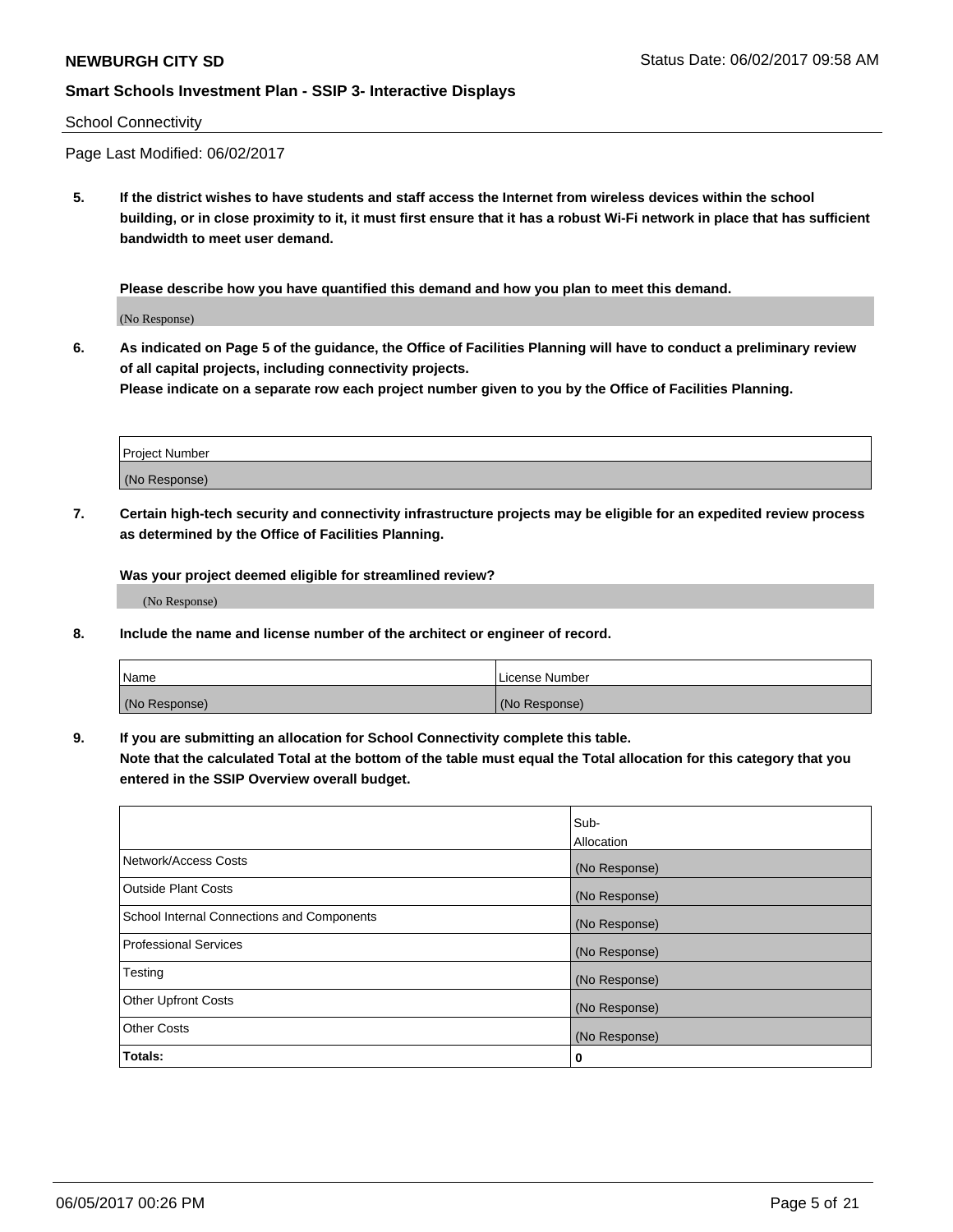#### School Connectivity

Page Last Modified: 06/02/2017

**10. Please detail the type, quantity, per unit cost and total cost of the eligible items under each sub-category. This is especially important for any expenditures listed under the "Other" category. All expenditures must be eligible for tax-exempt financing to be reimbursed through the SSBA. Sufficient detail must be provided so that we can verify this is the case. If you have any questions, please contact us directly through smartschools@nysed.gov. NOTE: Wireless Access Points should be included in this category, not under Classroom Educational Technology, except those that will be loaned/purchased for nonpublic schools.**

| Select the allowable expenditure | Item to be purchased | Quantity      | Cost per Item | <b>Total Cost</b> |
|----------------------------------|----------------------|---------------|---------------|-------------------|
| type.                            |                      |               |               |                   |
| Repeat to add another item under |                      |               |               |                   |
| each type.                       |                      |               |               |                   |
| (No Response)                    | (No Response)        | (No Response) | (No Response) | (No Response)     |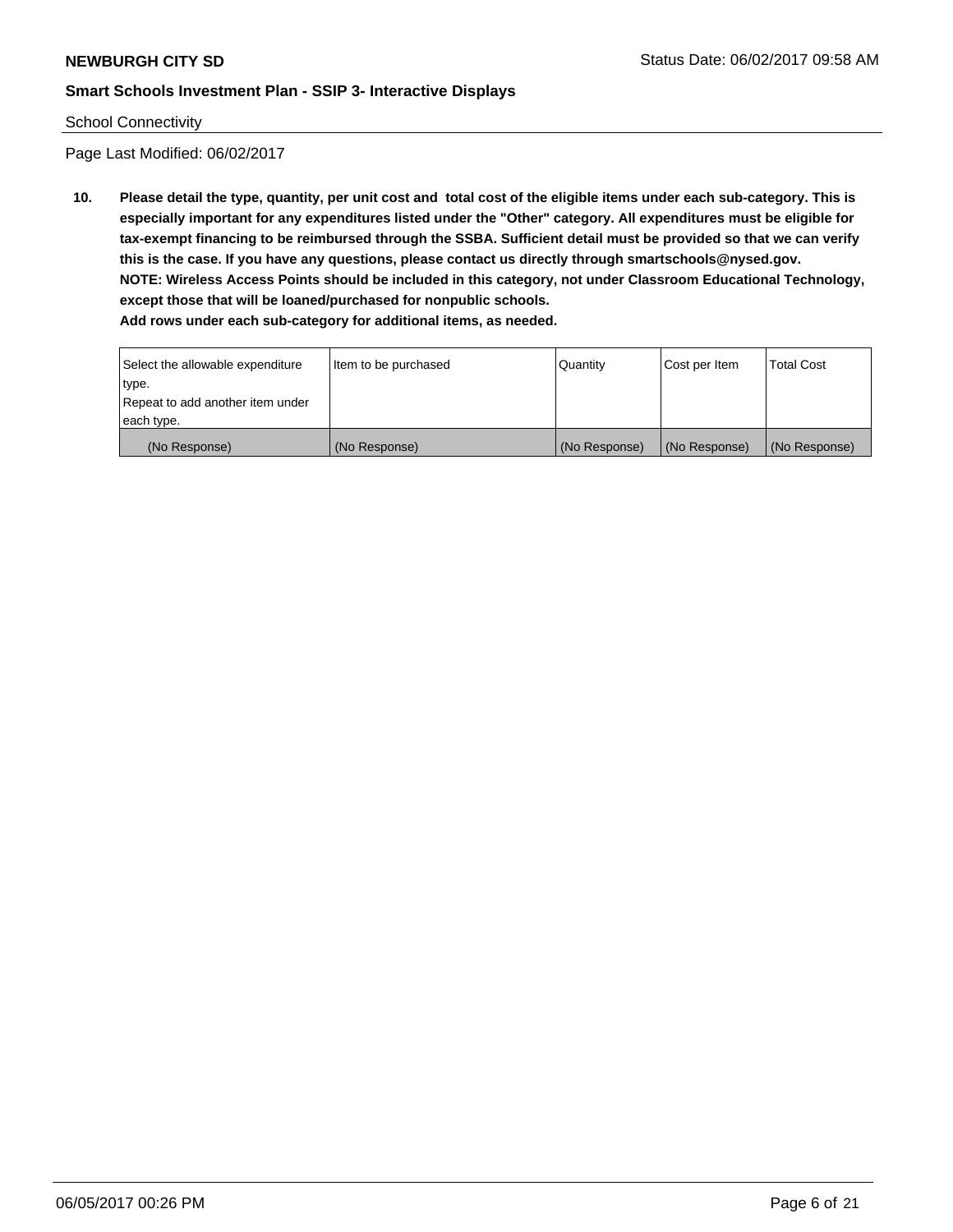Community Connectivity (Broadband and Wireless)

Page Last Modified: 02/16/2017

#### **Group 1**

**1. Describe how you intend to use Smart Schools Bond Act funds for high-speed broadband and/or wireless connectivity projects in the community.**

(No Response)

**2. Please describe how the proposed project(s) will promote student achievement and increase student and/or staff access to the Internet in a manner that enhances student learning and/or instruction outside of the school day and/or school building.**

(No Response)

**3. Community connectivity projects must comply with all the necessary local building codes and regulations (building and related permits are not required prior to plan submission).**

 $\Box$  I certify that we will comply with all the necessary local building codes and regulations.

**4. Please describe the physical location of the proposed investment.**

(No Response)

**5. Please provide the initial list of partners participating in the Community Connectivity Broadband Project, along with their Federal Tax Identification (Employer Identification) number.**

| <b>Project Partners</b> | Federal ID#     |
|-------------------------|-----------------|
| (No Response)           | l (No Response) |

**6. If you are submitting an allocation for Community Connectivity, complete this table. Note that the calculated Total at the bottom of the table must equal the Total allocation for this category that you entered in the SSIP Overview overall budget.**

|                                    | Sub-Allocation |
|------------------------------------|----------------|
| Network/Access Costs               | (No Response)  |
| Outside Plant Costs                | (No Response)  |
| <b>Tower Costs</b>                 | (No Response)  |
| <b>Customer Premises Equipment</b> | (No Response)  |
| <b>Professional Services</b>       | (No Response)  |
| Testing                            | (No Response)  |
| <b>Other Upfront Costs</b>         | (No Response)  |
| <b>Other Costs</b>                 | (No Response)  |
| Totals:                            | 0              |

**7. Please detail the type, quantity, per unit cost and total cost of the eligible items under each sub-category. This is especially important for any expenditures listed under the "Other" category. All expenditures must be capital-bond eligible to be reimbursed through the SSBA. If you have any questions, please contact us directly through smartschools@nysed.gov.**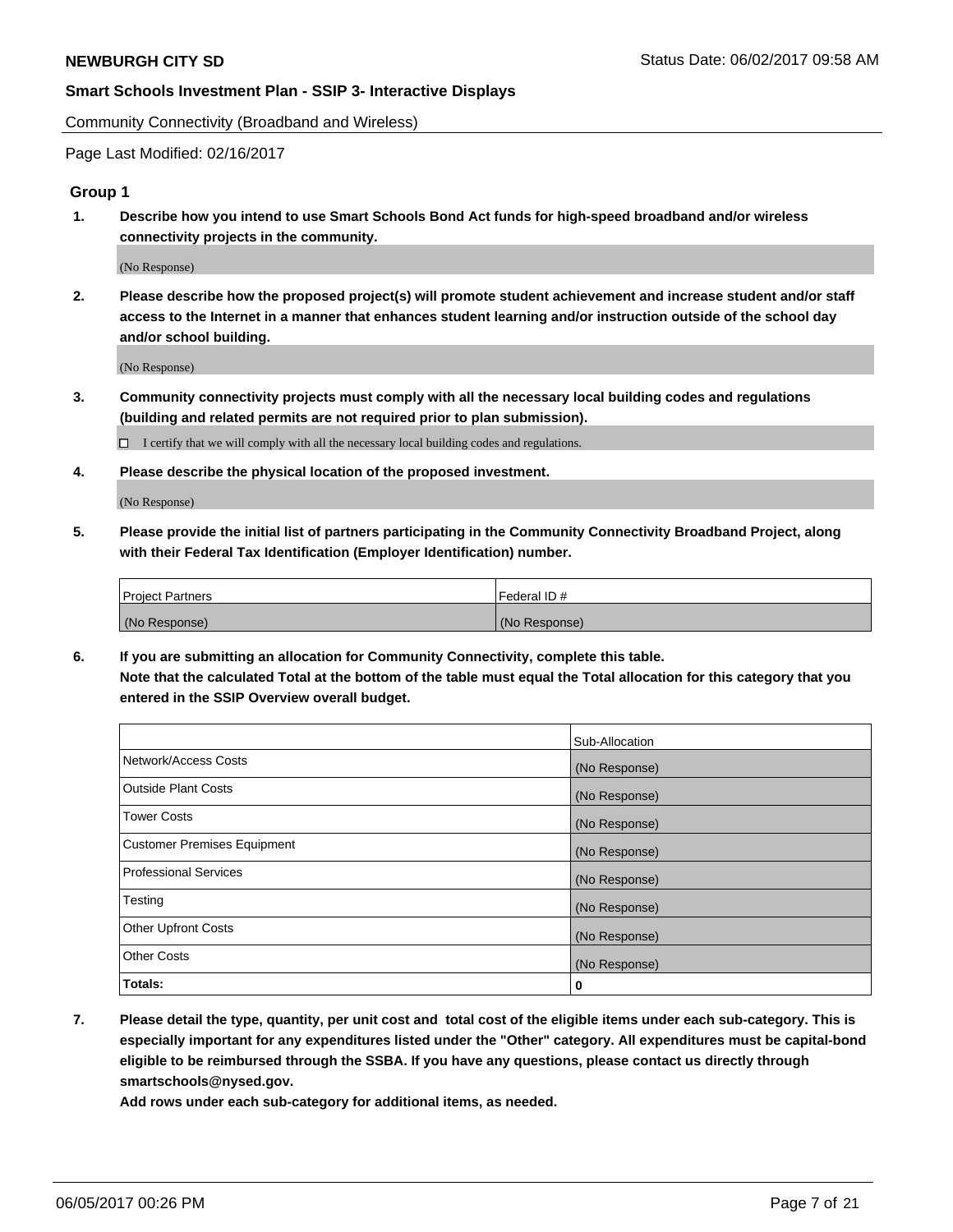Community Connectivity (Broadband and Wireless)

Page Last Modified: 02/16/2017

| Select the allowable expenditure | Item to be purchased | Quantity      | Cost per Item | <b>Total Cost</b> |
|----------------------------------|----------------------|---------------|---------------|-------------------|
| type.                            |                      |               |               |                   |
| Repeat to add another item under |                      |               |               |                   |
| each type.                       |                      |               |               |                   |
| (No Response)                    | (No Response)        | (No Response) | (No Response) | (No Response)     |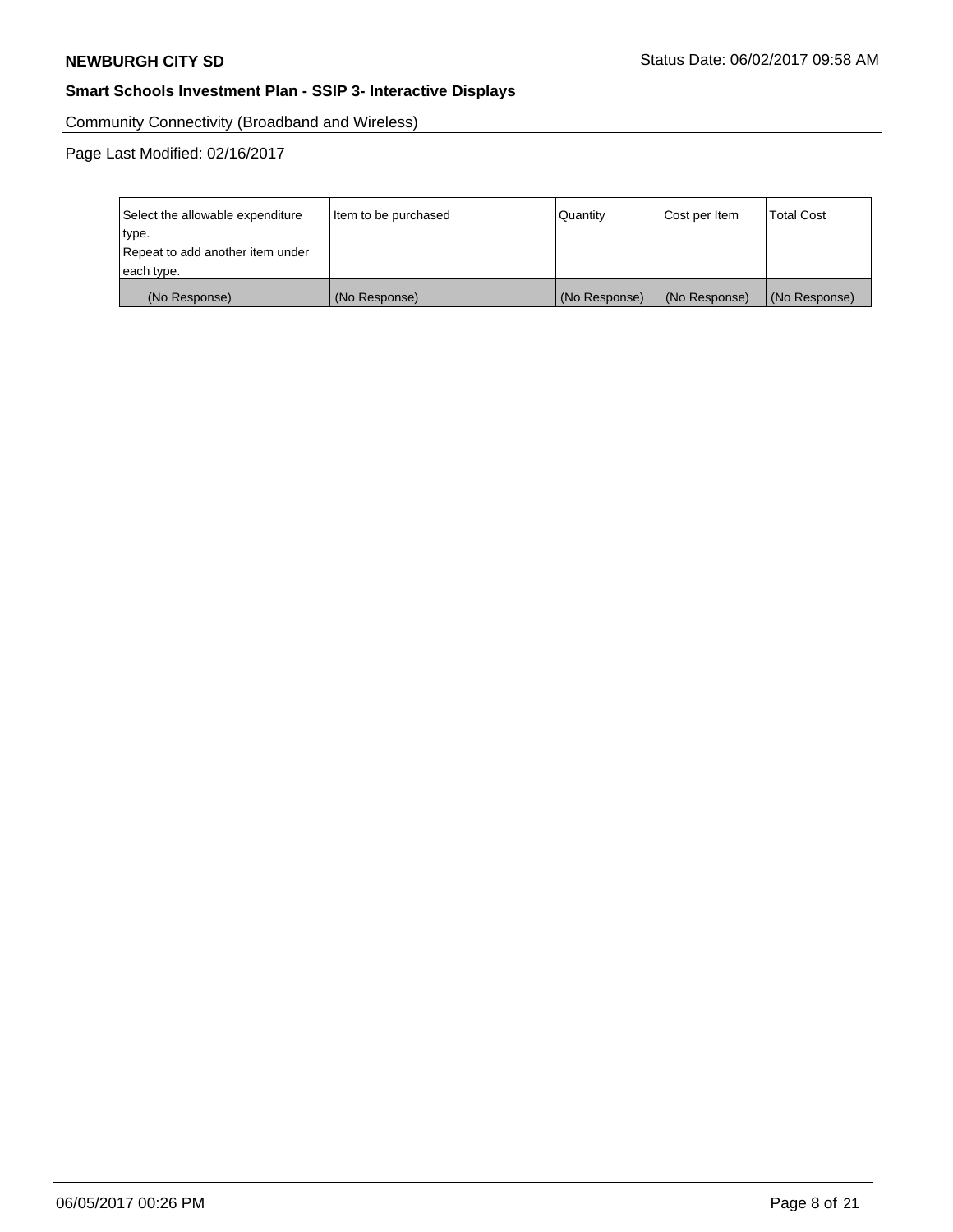#### Classroom Learning Technology

Page Last Modified: 06/02/2017

#### **Questions**

**1. In order for students and faculty to receive the maximum benefit from the technology made available under the Smart Schools Bond Act, their school buildings must possess sufficient connectivity infrastructure to ensure that devices can be used during the school day. Smart Schools Investment Plans must demonstrate that sufficient infrastructure that meets the Federal Communications Commission's 100 Mbps per 1,000 students standard currently exists in the buildings where new devices will be deployed, or is a planned use of a portion of Smart Schools Bond Act funds, or is under development through another funding source.**

**Smart Schools Bond Act funds used for technology infrastructure or classroom technology investments must increase the number of school buildings that meet or exceed the minimum speed standard of 100 Mbps per 1,000 students and staff within 12 months. This standard may be met on either a contracted 24/7 firm service or a "burstable" capability. If the standard is met under the burstable criteria, it must be:**

**1. Specifically codified in a service contract with a provider, and**

**2. Guaranteed to be available to all students and devices as needed, particularly during periods of high demand, such as computer-based testing (CBT) periods.**

**Please describe how your district already meets or is planning to meet this standard within 12 months of plan submission.**

We are currently increasing the speed of the district's connection to our internet provider 1.5 Gb. We would use the SSBA funds towards increasing the speed of our backbone to 10 gigabyte/sec throughput to prevent any bottleneck issues that might hinder performance.

- **1a. If a district believes that it will be impossible to meet this standard within 12 months, it may apply for a waiver of this requirement, as described on the Smart Schools website. The waiver must be filed and approved by SED prior to submitting this survey.**
	- $\Box$  By checking this box, you are certifying that the school district has an approved waiver of this requirement on file with the New York State Education Department.

#### **2. Connectivity Speed Calculator (Required)**

|                         | Number of<br>Students | Multiply by<br>100 Kbps | Divide by 1000 Current Speed<br>to Convert to<br>Required<br>Speed in Mb | lin Mb | <b>I</b> Expected<br>Speed to be<br>Attained Within Required<br>12 Months | <b>Expected Date</b><br><b>When</b><br>Speed Will be<br>Met |
|-------------------------|-----------------------|-------------------------|--------------------------------------------------------------------------|--------|---------------------------------------------------------------------------|-------------------------------------------------------------|
| <b>Calculated Speed</b> | 11.491                | 1.149.100               | 1149.1                                                                   | 1500   | l (No<br>Response)                                                        | (No<br>Response)                                            |

**3. If the district wishes to have students and staff access the Internet from wireless devices within the school building, or in close proximity to it, it must first ensure that it has a robust Wi-Fi network in place that has sufficient bandwidth to meet user demand.**

**Please describe how you have quantified this demand and how you plan to meet this demand.**

Quantified by using industry standards, i.e. 25-35 users per access point. One access point per classroom will ensure adequate bandwidth for all users. Our average class size is between 20-30 students. We plan to meet this demand by installing one high-speed gigabyte enabled wireless access point per classroom.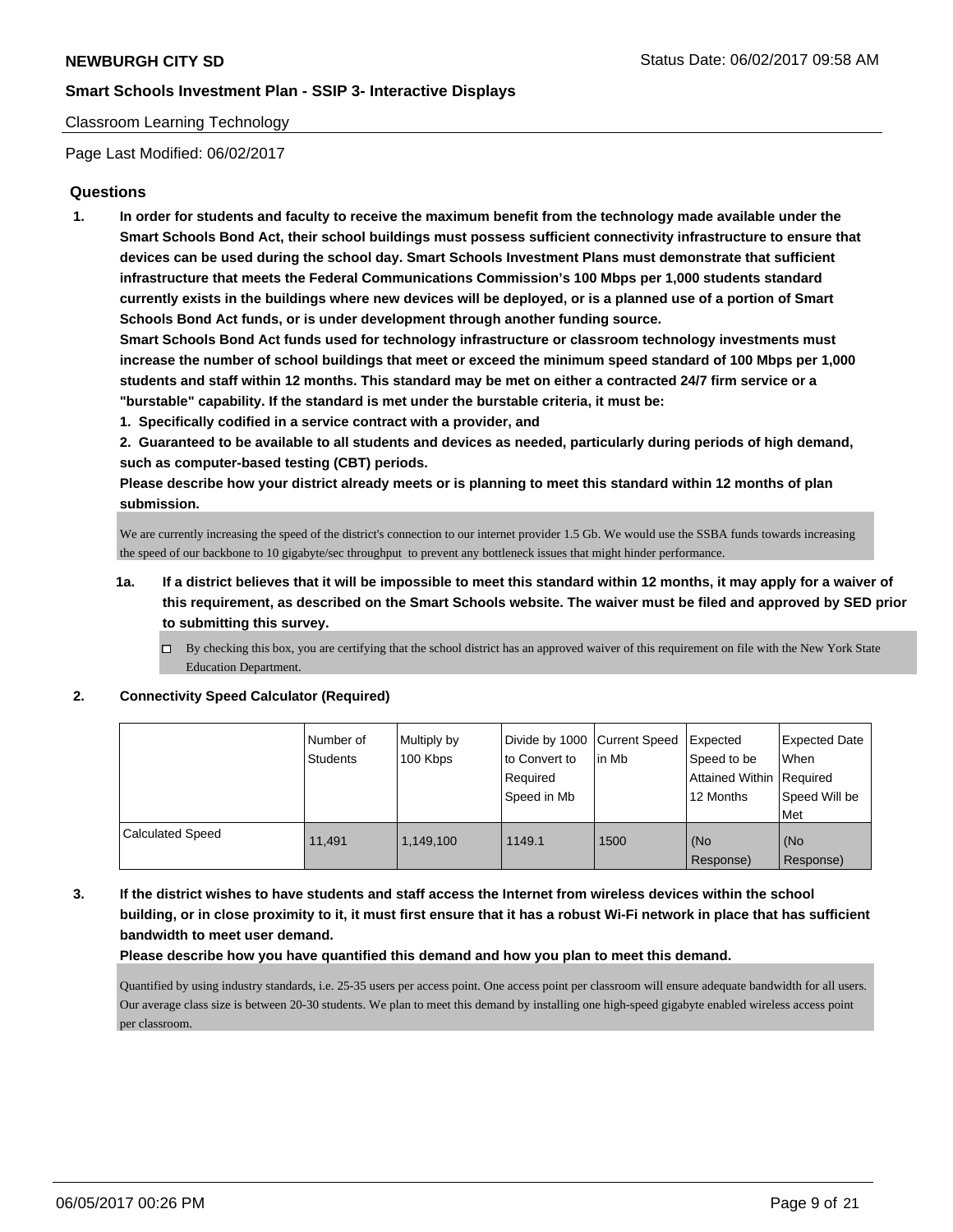#### Classroom Learning Technology

Page Last Modified: 06/02/2017

**4. All New York State public school districts are required to complete and submit an Instructional Technology Plan survey to the New York State Education Department in compliance with Section 753 of the Education Law and per Part 100.12 of the Commissioner's Regulations.**

**Districts that include educational technology purchases as part of their Smart Schools Investment Plan must have a submitted and approved Instructional Technology Plan survey on file with the New York State Education Department.**

- By checking this box, you are certifying that the school district has an approved Instructional Technology Plan survey on file with the New York State Education Department.
- **5. Describe the devices you intend to purchase and their compatibility with existing or planned platforms or systems. Specifically address the adequacy of each facility's electrical, HVAC and other infrastructure necessary to install and support the operation of the planned technology.**

The district plans to purchase Promethean Interactive Displays for every instructional classroom in the district. These displays will operate wirelessly on the district's network. The following model types will be purchased based on the size of the instructional space:

- Promethean Active Displays ActivPanel V4 70" panel with ActivConnect Android Operating system
- ActivPanel V4 80" panel with ActivConnect Android Operating system
- ActivWall 135" bundle with Classflow Connect, Classflow Solution

• Promethean ActivTable

Our current software products will continue to function with the new devices and our online resources will be enhanced as a result of such. Each classroom has sufficient electric outlets to support the interactive whiteboards. Our wireless infrastructure that is being upgraded in SSIP 1  $\&$  2 will continue to support the wireless infrastructure.

- **6. Describe how the proposed technology purchases will:**
	- **> enhance differentiated instruction;**
	- **> expand student learning inside and outside the classroom;**
	- **> benefit students with disabilities and English language learners; and**
	- **> contribute to the reduction of other learning gaps that have been identified within the district.**

**The expectation is that districts will place a priority on addressing the needs of students who struggle to succeed in a rigorous curriculum. Responses in this section should specifically address this concern and align with the district's Instructional Technology Plan (in particular Question 2 of E. Curriculum and Instruction: "Does the district's instructional technology plan address the needs of students with disabilities to ensure equitable access to instruction, materials and assessments?" and Question 3 of the same section: "Does the district's instructional technology plan address the provision of assistive technology specifically for students with disabilities to ensure access to and participation in the general curriculum?"**

Availability: The NECSD strives for equity among departments, schools and students. To ensure that all learners have access to technology, the the Director of Information and Technology, Assistant Superintendent of Curriculum, the Department of Special Ed and others work cooperatively with principals, departmental coordinators, special education coordinators and administrators to balance the needs of our schools. Unfortunately, we have not been able to fully integrate interactive display technology in our schools due to lack of funding. With the SSBA funds we have a great opportunity to remedy this situation. Lessons are enhanced via multimedia rich presentation through the use of these tools. These visually rich lessons assist all learners in better understanding the context and content of the curriculum. Display technology will allow our classrooms to perform instant video conferences with other classrooms and places beyond our district. The addition of interactive touch displays will create new opportunities for differentiated instruction. The software included with these devices provides multimedia based interactive lessons that promote multi-modal methods of teaching to the understanding of the material. In addition these displays can be used in centers based learning and small selective group project work. ELL, and Students with Disabilities will also benefit greatly from the addition of this classroom technology. The multi-modal learning experiences that this technology supports will bring additional opportunities to these learners. With this technology, learning is aided by media-rich lessons, which are fully interactive which help students who are language deficient or who have a disability overcome some of the obstacles they may face in a classroom without this technology.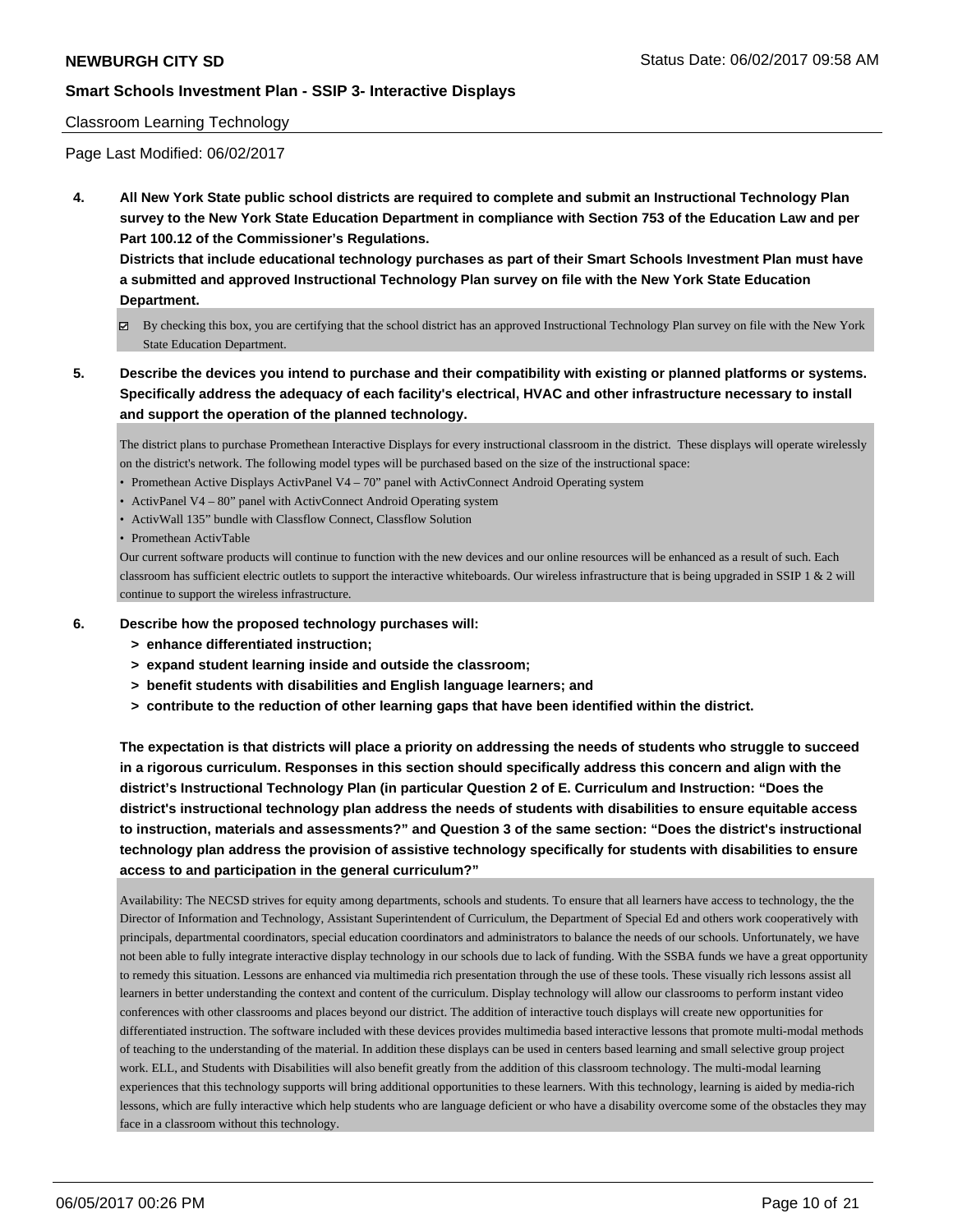### Classroom Learning Technology

Page Last Modified: 06/02/2017

**7. Where appropriate, describe how the proposed technology purchases will enhance ongoing communication with parents and other stakeholders and help the district facilitate technology-based regional partnerships, including distance learning and other efforts.**

The District's Smart Schools Bond Act funding allocation for this SSIP 3-Phase 2 will expand the devices for all classrooms and focus on a proposed technology purchase of interactive displays. The Promethean Interactive displays with camera technology will enhance ongoing communication with parents and other stakeholders and help the district facilitate technology-based regional partnerships, including distance learning, video conferencing, virtual field trips and other efforts.The District is dedicated to seeking out and fostering external partnerships that support technology enhancements. A world-class educational system cultivates the full participation, support and resources of families and community partners.

As it relates to technology, NECSD will seek community partnerships that include formal and informal local and global community connections, collaborative projects, and relationships that advance the school's learning goals. Digital communications, online communities, social media, and digital learning environments often serve as connectors for these partnerships.

A goal of this initiative will be to develop and sustain educational programs supported by advanced technology systems provided in conjunction with community and agency partners.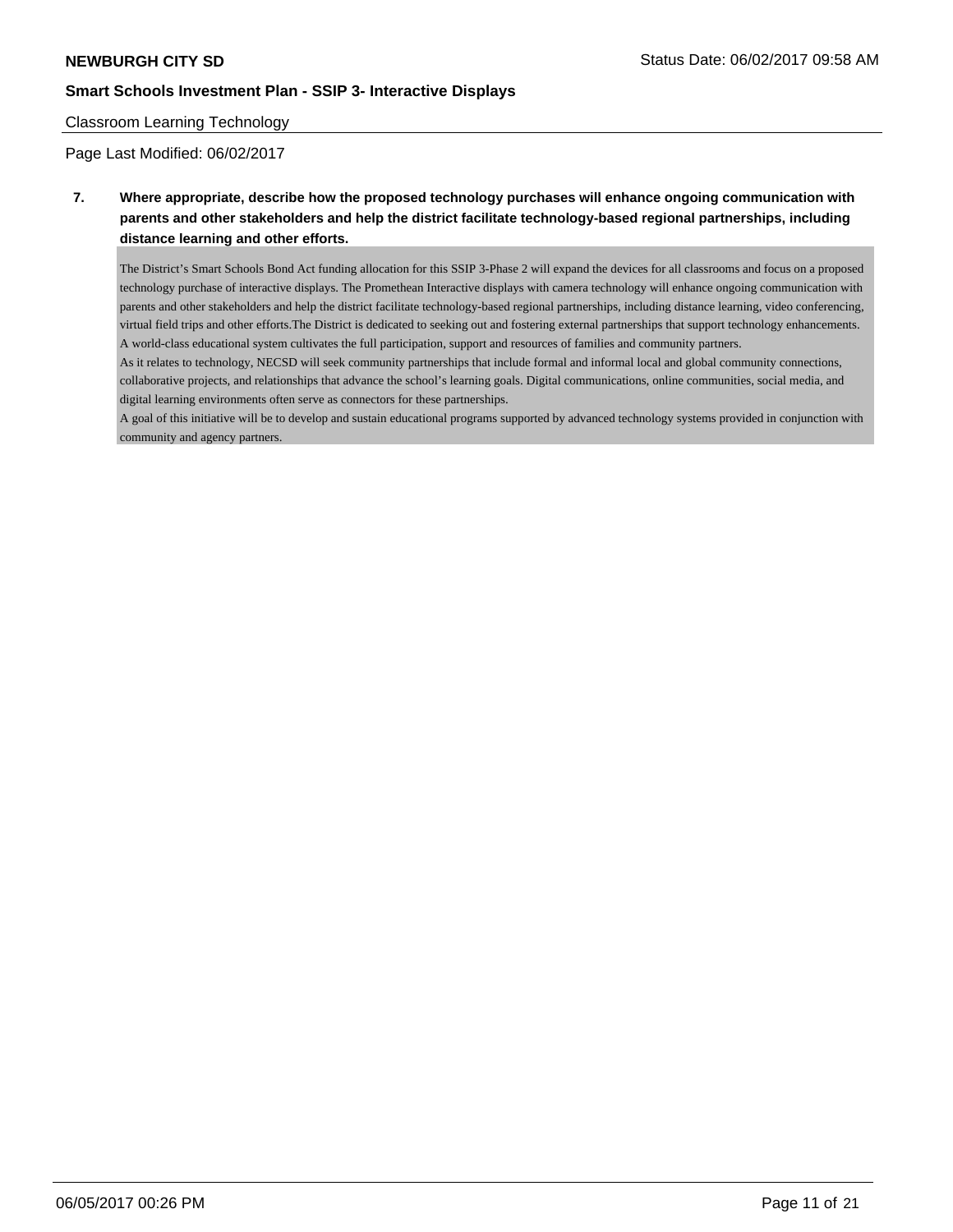#### Classroom Learning Technology

Page Last Modified: 06/02/2017

**8. Describe the district's plan to provide professional development to ensure that administrators, teachers and staff can employ the technology purchased to enhance instruction successfully.**

**Note: This response should be aligned and expanded upon in accordance with your district's response to Question 1 of F. Professional Development of your Instructional Technology Plan: "Please provide a summary of professional development offered to teachers and staff, for the time period covered by this plan, to support technology to enhance teaching and learning. Please include topics, audience and method of delivery within your summary."**

To accomplish this goal, NECSD will provide ongoing staff development and coaching to encourage and support professional competencies for 21st century skills & deeper learning. By expanding access to high-quality, ongoing, job-embedded opportunities for professional growth for teachers, administrators, and other education professionals, we will offer teachers and administrators vast new opportunities to collaborate, learn, share, and produce best practices with colleagues in school buildings across the country.

It is the goal of the NECSD to provide professional development programs for instructional and non-instructional staff that sustains the district technology plan objectives by:

- Continuing to implement the ISTE standards with students, teachers and administrative staff.
- Providing district created on-line resources such as our Technology Tutorial Videos for staff development.
- Continuing to provide in-service training through MLP to district staff members.

#### **Topics include:**

- Interactive Displays
- Flipped Classrooms
- Strategies for supporting Digital Citizenship
- Teaching to the use of multiple devices
- Office 365 and Google G-Suite
- Data-driven instruction
- Document camera and other peripherals
- iPads and educational Apps
- Professional Learning Networks
- Student productivity & collaboration
- Formative assessments and devices that can support it

#### **The Methods of Delivery:**

- District Instructional Technology Specialist
- Building Instructional Technology Facilitators
- In-service courses
- Faculty Meetings
- "Tech Bytes" email sent to all staff on a regular and consistent basis, including pertinent information.
- Online district created resources
- Professional learning days
- Turn-Key Training
- Atomic Learning platform
- Conference based training
- Model Schools CoSer

**Audience:** 

- All Faculty, Staff, Students
- Parents / Students via online resources
- **9. Districts must contact the SUNY/CUNY teacher preparation program that supplies the largest number of the district's new teachers to request advice on innovative uses and best practices at the intersection of pedagogy and educational technology.**
	- $\boxtimes$  By checking this box, you certify that you have contacted the SUNY/CUNY teacher preparation program that supplies the largest number of your new teachers to request advice on these issues.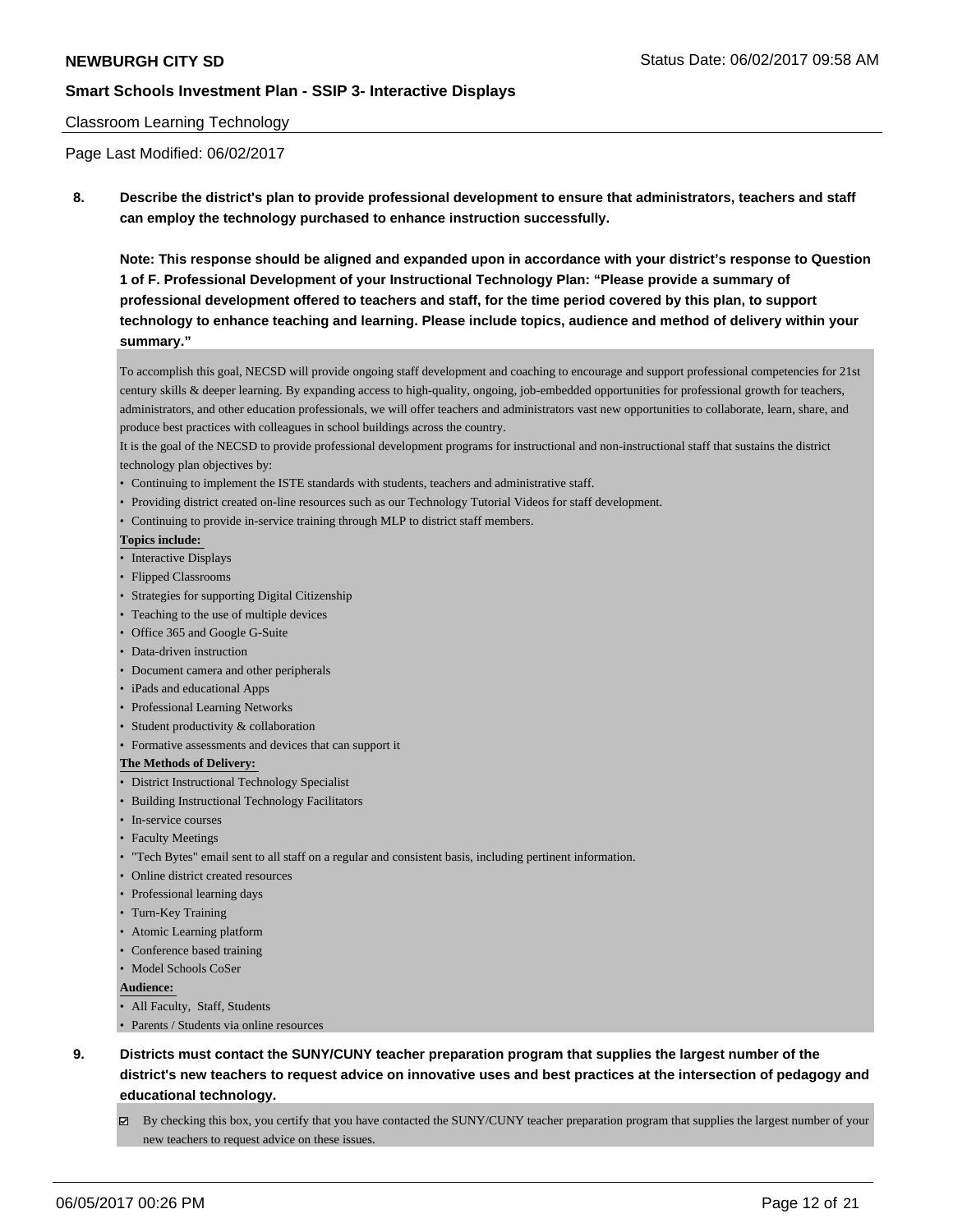Classroom Learning Technology

Page Last Modified: 06/02/2017

**9a. Please enter the name of the SUNY or CUNY Institution that you contacted.**

New Paltz

**9b. Enter the primary Institution phone number.**

8452572800

**9c. Enter the name of the contact person with whom you consulted and/or will be collaborating with on innovative uses of technology and best practices.**

Dean Michael Rosenberg

**10. A district whose Smart Schools Investment Plan proposes the purchase of technology devices and other hardware must account for nonpublic schools in the district.**

**Are there nonpublic schools within your school district?**

**Ø** Yes

 $\square$  No

**10a. Describe your plan to loan purchased hardware to nonpublic schools within your district. The plan should use your district's nonpublic per-student loan amount calculated below, within the framework of the guidance. Please enter the date by which nonpublic schools must request classroom technology items. Also, specify in your response the devices that the nonpublic schools have requested, as well as in the in the Budget and the Expenditure Table at the end of the page.**

The district's plan to loan Promethean Flat Panels interactive displays to nonpublic schools within our district will align with the District's plan for Textbook Loan and Special Ed Devices Loan plan. Nonpublic schools must request classroom technology items by June 2nd, the spring before the incoming school year so we can prepare and loan the device for upcoming September. For our first implementation plan based on the Nonpublic Classroom Technology Loan Calculator, we are anticipating \$250 / student. We determined this amount based us our plan including \$75,000 for Classroom Technology for non-public schools. The Non-Public schools have requested Promethean boards.

- **10b. A final Smart Schools Investment Plan cannot be approved until school authorities have adopted regulations specifying the date by which requests from nonpublic schools for the purchase and loan of Smart Schools Bond Act classroom technology must be received by the district.**
	- By checking this box, you certify that you have such a plan and associated regulations in place that have been made public.

#### **11. Nonpublic Classroom Technology Loan Calculator**

**The Smart Schools Bond Act provides that any Classroom Learning Technology purchases made using Smart Schools funds shall be lent, upon request, to nonpublic schools in the district. However, no school district shall be required to loan technology in amounts greater than the total obtained and spent on technology pursuant to the Smart Schools Bond Act and the value of such loan may not exceed the total of \$250 multiplied by the nonpublic school enrollment in the base year at the time of enactment. See:**

**http://www.p12.nysed.gov/mgtserv/smart\_schools/docs/Smart\_Schools\_Bond\_Act\_Guidance\_04.27.15\_Final.pdf.**

|                                       | 1. Classroom   | 2. Public     | l 3. Nonpublic | l 4. Sum of  | 15. Total Per | l 6. Total     |
|---------------------------------------|----------------|---------------|----------------|--------------|---------------|----------------|
|                                       | Technology     | Enrollment    | Enrollment     | l Public and | Pupil Sub-    | Nonpublic Loan |
|                                       | Sub-allocation | $(2014 - 15)$ | (2014-15)      | l Nonpublic  | allocation    | Amount         |
|                                       |                |               |                | Enrollment   |               |                |
| Calculated Nonpublic Loan<br>l Amount | 3,601,135      | 10.981        | 300            | 11.281       | 250           | 75,000         |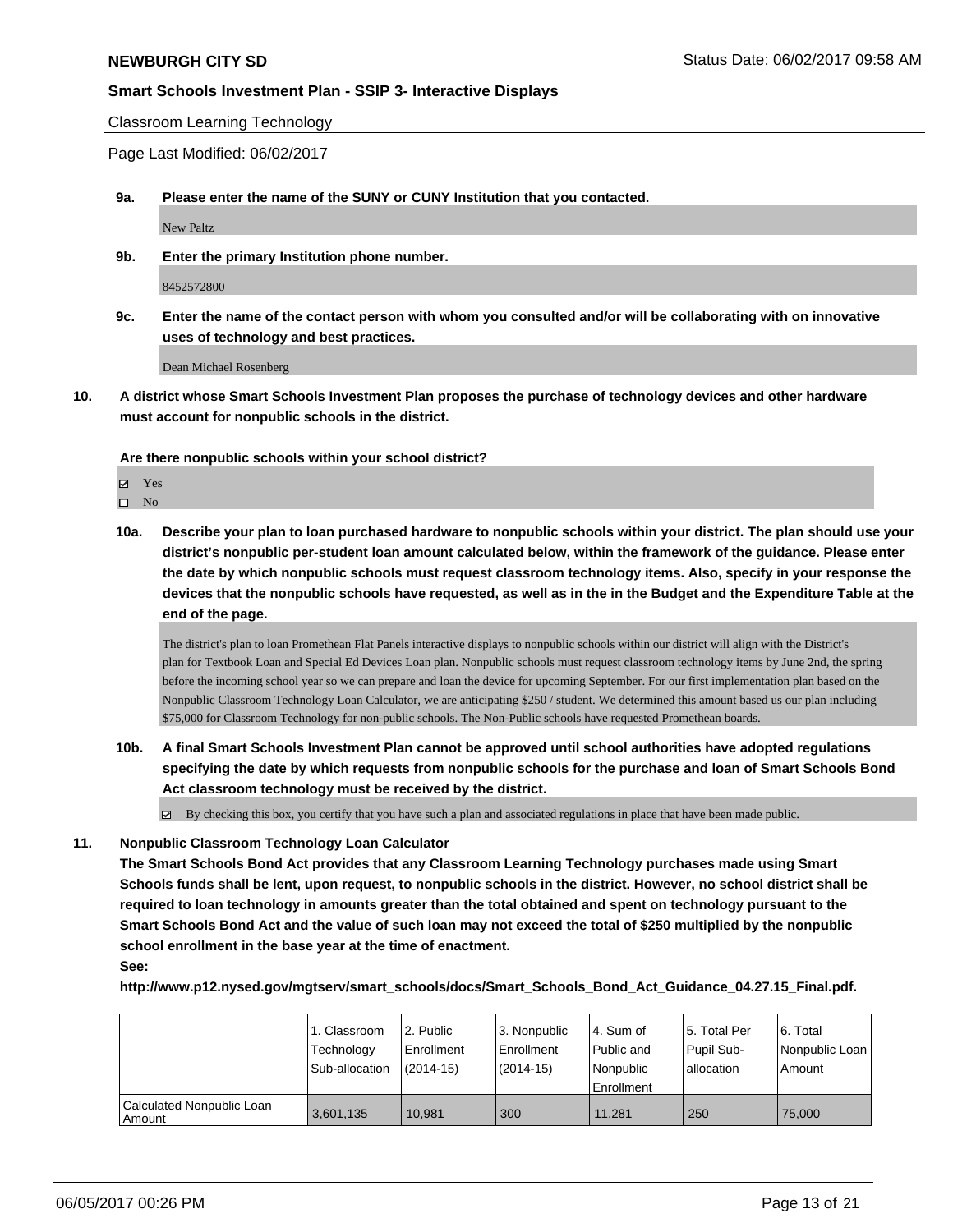#### Classroom Learning Technology

Page Last Modified: 06/02/2017

**12. To ensure the sustainability of technology purchases made with Smart Schools funds, districts must demonstrate a long-term plan to maintain and replace technology purchases supported by Smart Schools Bond Act funds. This sustainability plan shall demonstrate a district's capacity to support recurring costs of use that are ineligible for Smart Schools Bond Act funding such as device maintenance, technical support, Internet and wireless fees, maintenance of hotspots, staff professional development, building maintenance and the replacement of incidental items. Further, such a sustainability plan shall include a long-term plan for the replacement of purchased devices and equipment at the end of their useful life with other funding sources.**

 $\boxtimes$  By checking this box, you certify that the district has a sustainability plan as described above.

**13. Districts must ensure that devices purchased with Smart Schools Bond funds will be distributed, prepared for use, maintained and supported appropriately. Districts must maintain detailed device inventories in accordance with generally accepted accounting principles.**

By checking this box, you certify that the district has a distribution and inventory management plan and system in place.

**14. If you are submitting an allocation for Classroom Learning Technology complete this table. Note that the calculated Total at the bottom of the table must equal the Total allocation for this category that you entered in the SSIP Overview overall budget.**

|                          | Sub-Allocation |
|--------------------------|----------------|
| Interactive Whiteboards  | 3,599,920      |
| Computer Servers         | (No Response)  |
| <b>Desktop Computers</b> | (No Response)  |
| <b>Laptop Computers</b>  | (No Response)  |
| <b>Tablet Computers</b>  | (No Response)  |
| <b>Other Costs</b>       | 1,215          |
| <b>Totals:</b>           | 3,601,135      |

**15. Please detail the type, quantity, per unit cost and total cost of the eligible items under each sub-category. This is especially important for any expenditures listed under the "Other" category. All expenditures must be capital-bond eligible to be reimbursed through the SSBA. If you have any questions, please contact us directly through smartschools@nysed.gov.**

**Please specify in the "Item to be Purchased" field which specific expenditures and items are planned to meet the district's nonpublic loan requirement, if applicable.**

**NOTE: Wireless Access Points that will be loaned/purchased for nonpublic schools should ONLY be included in this category, not under School Connectivity, where public school districts would list them. Add rows under each sub-category for additional items, as needed.**

| Select the allowable expenditure<br>type. | I Item to be Purchased    | Quantity | Cost per Item | <b>Total Cost</b> |
|-------------------------------------------|---------------------------|----------|---------------|-------------------|
| Repeat to add another item under          |                           |          |               |                   |
| each type.                                |                           |          |               |                   |
| Interactive Whiteboards                   | Promethian 80             | 677      | 4,919         | 3,330,163         |
| Interactive Whiteboards                   | Promethian 135            | 28       | 6,999         | 195,972           |
| Interactive Whiteboards                   | Promethian 80 (nonpublic) | 15       | 4,919         | 73,785            |
| <b>Other Costs</b>                        | Nonpublic                 |          | 1,215         | 1,215             |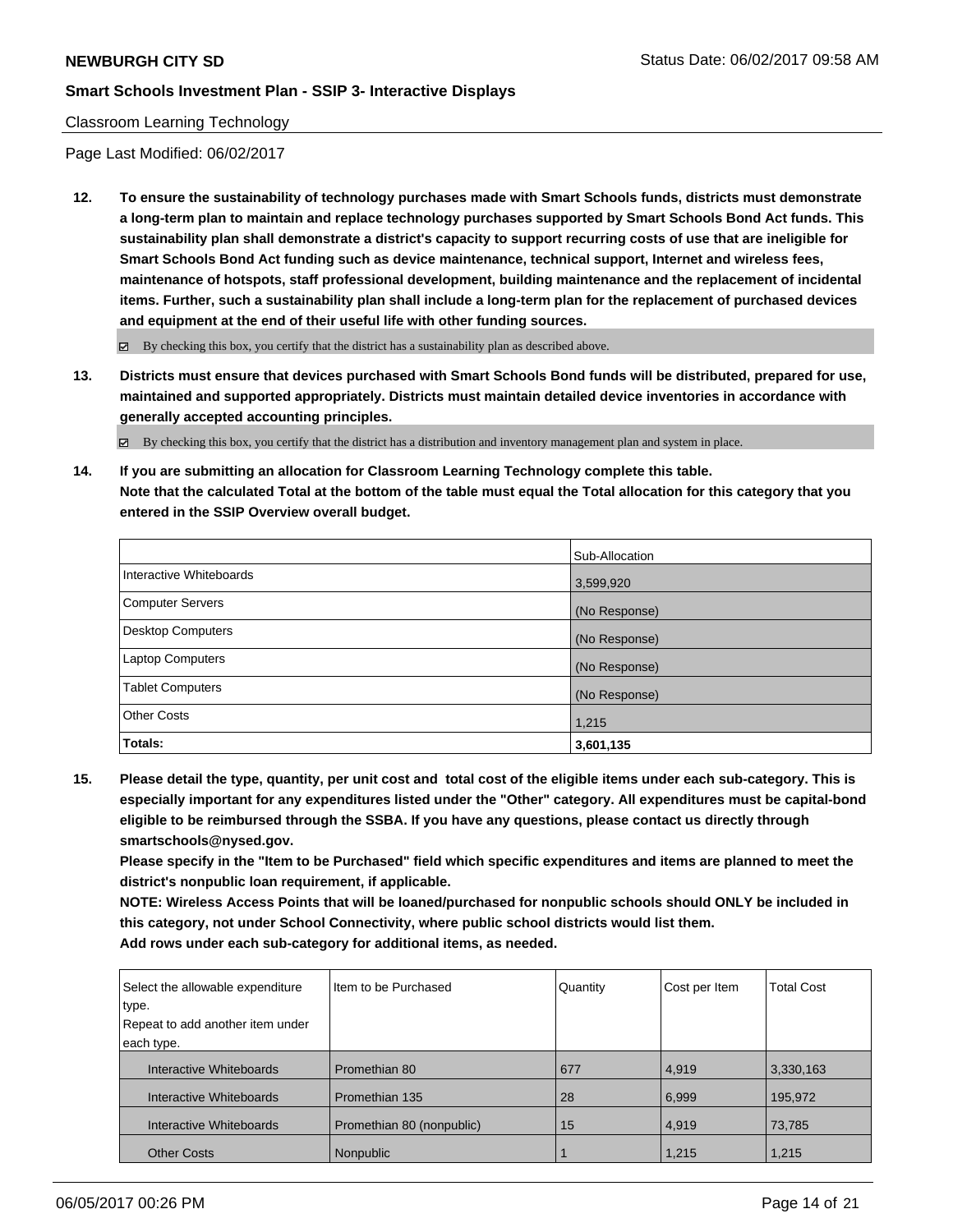#### Pre-Kindergarten Classrooms

Page Last Modified: 01/27/2017

#### **Group 1**

**1. Provide information regarding how and where the district is currently serving pre-kindergarten students and justify the need for additional space with enrollment projections over 3 years.**

(No Response)

- **2. Describe the district's plan to construct, enhance or modernize education facilities to accommodate prekindergarten programs. Such plans must include:**
	- **Specific descriptions of what the district intends to do to each space;**
	- **An affirmation that pre-kindergarten classrooms will contain a minimum of 900 square feet per classroom;**
	- **The number of classrooms involved;**
	- **The approximate construction costs per classroom; and**
	- **Confirmation that the space is district-owned or has a long-term lease that exceeds the probable useful life of the improvements.**

(No Response)

**3. Smart Schools Bond Act funds may only be used for capital construction costs. Describe the type and amount of additional funds that will be required to support ineligible ongoing costs (e.g. instruction, supplies) associated with any additional pre-kindergarten classrooms that the district plans to add.**

(No Response)

**4. All plans and specifications for the erection, repair, enlargement or remodeling of school buildings in any public school district in the State must be reviewed and approved by the Commissioner. Districts that plan capital projects using their Smart Schools Bond Act funds will undergo a Preliminary Review Process by the Office of Facilities Planning.**

**Please indicate on a separate row each project number given to you by the Office of Facilities Planning.**

| Project Number |  |
|----------------|--|
| (No Response)  |  |

**5. If you have made an allocation for Pre-Kindergarten Classrooms, complete this table. Note that the calculated Total at the bottom of the table must equal the Total allocation for this category that you entered in the SSIP Overview overall budget.**

| Totals:                                  | 0              |
|------------------------------------------|----------------|
| Other Costs                              | (No Response)  |
| Enhance/Modernize Educational Facilities | (No Response)  |
| Construct Pre-K Classrooms               | (No Response)  |
|                                          | Sub-Allocation |

**6. Please detail the type, quantity, per unit cost and total cost of the eligible items under each sub-category. This is especially important for any expenditures listed under the "Other" category. All expenditures must be capital-bond eligible to be reimbursed through the SSBA. If you have any questions, please contact us directly through smartschools@nysed.gov.**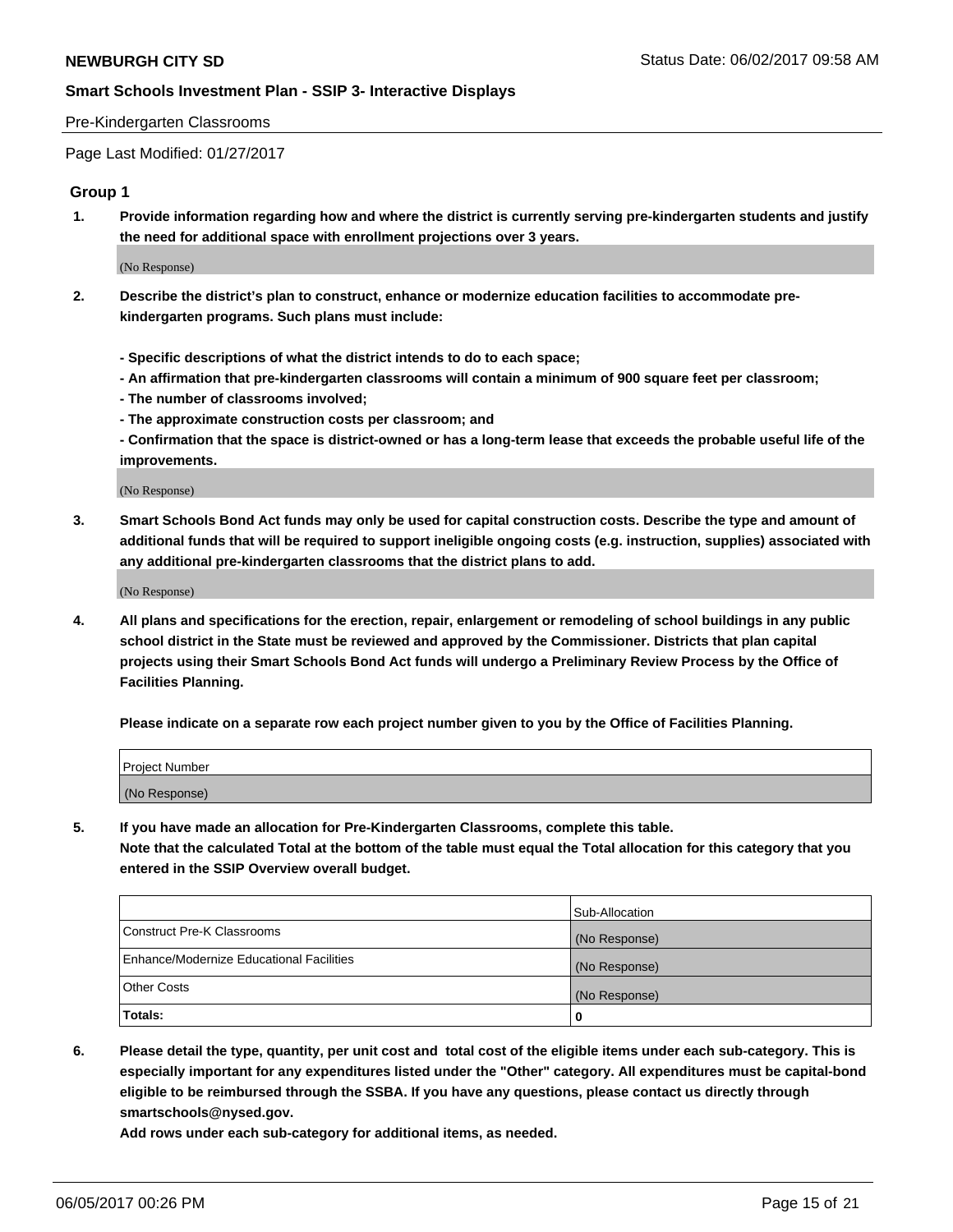# Pre-Kindergarten Classrooms

Page Last Modified: 01/27/2017

| Select the allowable expenditure | Item to be purchased | Quantity      | Cost per Item | <b>Total Cost</b> |
|----------------------------------|----------------------|---------------|---------------|-------------------|
| type.                            |                      |               |               |                   |
| Repeat to add another item under |                      |               |               |                   |
| each type.                       |                      |               |               |                   |
| (No Response)                    | (No Response)        | (No Response) | (No Response) | (No Response)     |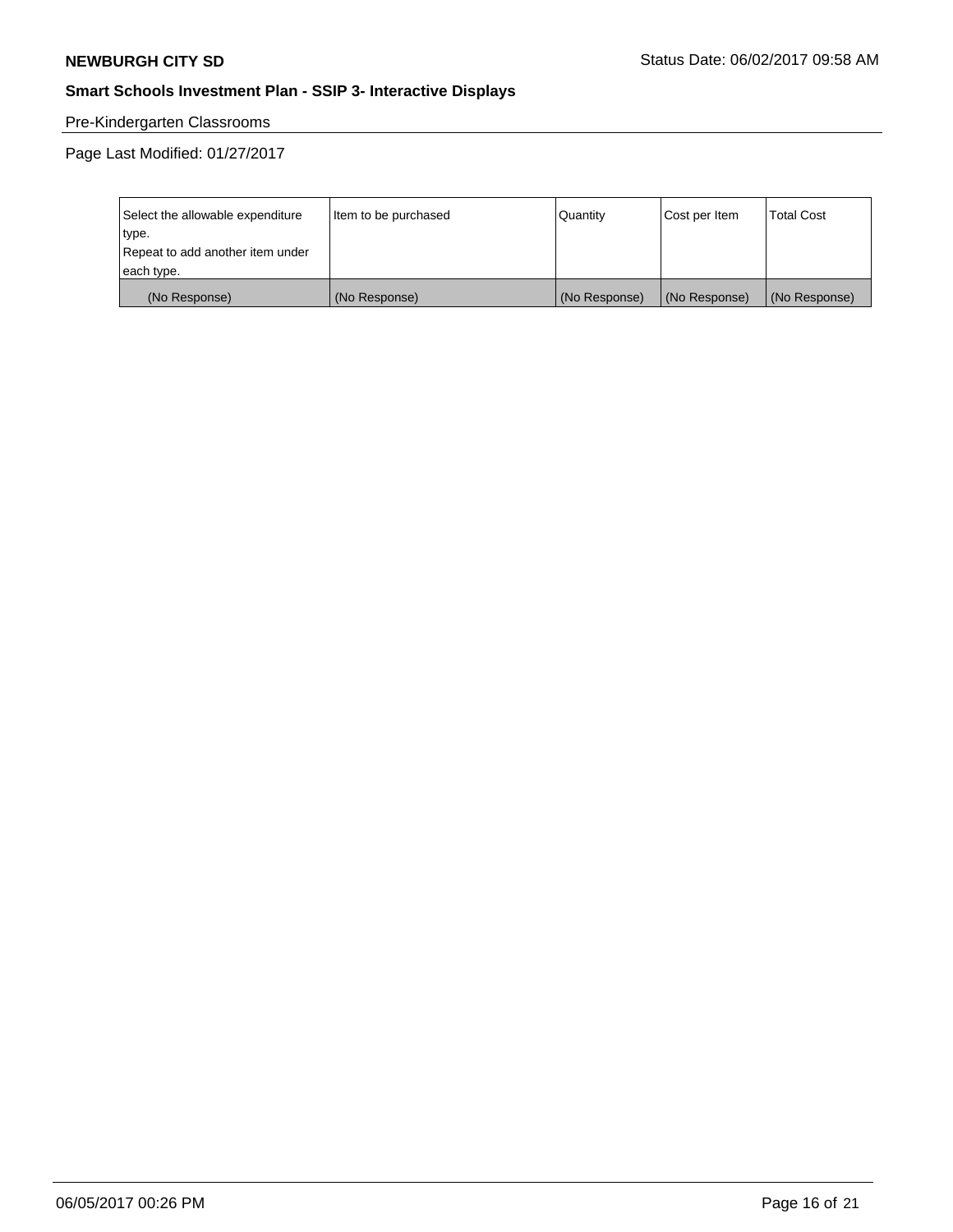Replace Transportable Classrooms

Page Last Modified: 01/27/2017

#### **Group 1**

**1. Describe the district's plan to construct, enhance or modernize education facilities to provide high-quality instructional space by replacing transportable classrooms.**

(No Response)

**2. All plans and specifications for the erection, repair, enlargement or remodeling of school buildings in any public school district in the State must be reviewed and approved by the Commissioner. Districts that plan capital projects using their Smart Schools Bond Act funds will undergo a Preliminary Review Process by the Office of Facilities Planning.**

**Please indicate on a separate row each project number given to you by the Office of Facilities Planning.**

| Project Number |  |
|----------------|--|
| (No Response)  |  |

**3. For large projects that seek to blend Smart Schools Bond Act dollars with other funds, please note that Smart Schools Bond Act funds can be allocated on a pro rata basis depending on the number of new classrooms built that directly replace transportable classroom units.**

**If a district seeks to blend Smart Schools Bond Act dollars with other funds describe below what other funds are being used and what portion of the money will be Smart Schools Bond Act funds.**

(No Response)

**4. If you have made an allocation for Replace Transportable Classrooms, complete this table. Note that the calculated Total at the bottom of the table must equal the Total allocation for this category that you entered in the SSIP Overview overall budget.**

|                                                | Sub-Allocation |
|------------------------------------------------|----------------|
| Construct New Instructional Space              | (No Response)  |
| Enhance/Modernize Existing Instructional Space | (No Response)  |
| Other Costs                                    | (No Response)  |
| Totals:                                        | $\Omega$       |

**5. Please detail the type, quantity, per unit cost and total cost of the eligible items under each sub-category. This is especially important for any expenditures listed under the "Other" category. All expenditures must be capital-bond eligible to be reimbursed through the SSBA. If you have any questions, please contact us directly through smartschools@nysed.gov.**

| Select the allowable expenditure | Item to be purchased | Quantity      | Cost per Item | <b>Total Cost</b> |
|----------------------------------|----------------------|---------------|---------------|-------------------|
| type.                            |                      |               |               |                   |
| Repeat to add another item under |                      |               |               |                   |
| each type.                       |                      |               |               |                   |
| (No Response)                    | (No Response)        | (No Response) | (No Response) | (No Response)     |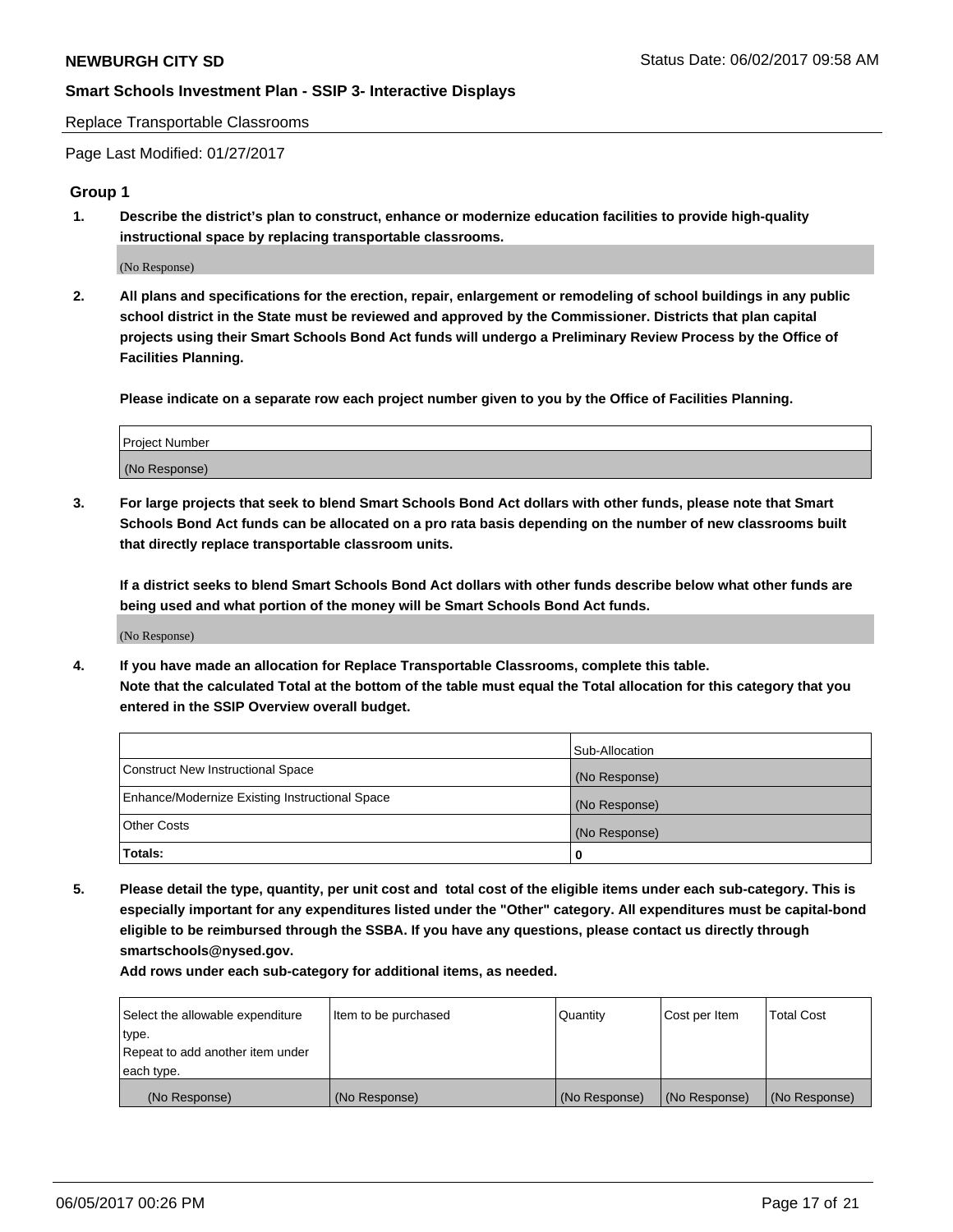#### High-Tech Security Features

Page Last Modified: 01/27/2017

#### **Group 1**

**1. Describe how you intend to use Smart Schools Bond Act funds to install high-tech security features in school buildings and on school campuses.**

(No Response)

**2. All plans and specifications for the erection, repair, enlargement or remodeling of school buildings in any public school district in the State must be reviewed and approved by the Commissioner. Districts that plan capital projects using their Smart Schools Bond Act funds will undergo a Preliminary Review Process by the Office of Facilities Planning.** 

**Please indicate on a separate row each project number given to you by the Office of Facilities Planning.**

| Project Number |  |
|----------------|--|
|                |  |
| (No Response)  |  |

- **3. Was your project deemed eligible for streamlined Review?**
	- Yes  $\hfill \square$  No
- **4. Include the name and license number of the architect or engineer of record.**

| <b>Name</b>   | License Number |
|---------------|----------------|
| (No Response) | (No Response)  |

**5. If you have made an allocation for High-Tech Security Features, complete this table. Note that the calculated Total at the bottom of the table must equal the Total allocation for this category that you entered in the SSIP Overview overall budget.**

|                                                      | Sub-Allocation |
|------------------------------------------------------|----------------|
| Capital-Intensive Security Project (Standard Review) | (No Response)  |
| Electronic Security System                           | (No Response)  |
| <b>Entry Control System</b>                          | (No Response)  |
| Approved Door Hardening Project                      | (No Response)  |
| <b>Other Costs</b>                                   | (No Response)  |
| Totals:                                              | 0              |

**6. Please detail the type, quantity, per unit cost and total cost of the eligible items under each sub-category. This is especially important for any expenditures listed under the "Other" category. All expenditures must be capital-bond eligible to be reimbursed through the SSBA. If you have any questions, please contact us directly through smartschools@nysed.gov.**

| (No Response)                    | (No Response)        | (No Response)   | (No Response) | (No Response)     |
|----------------------------------|----------------------|-----------------|---------------|-------------------|
| each type.                       |                      |                 |               |                   |
| Repeat to add another item under |                      |                 |               |                   |
| type.                            |                      |                 |               |                   |
| Select the allowable expenditure | Item to be purchased | <b>Quantity</b> | Cost per Item | <b>Total Cost</b> |
|                                  |                      |                 |               |                   |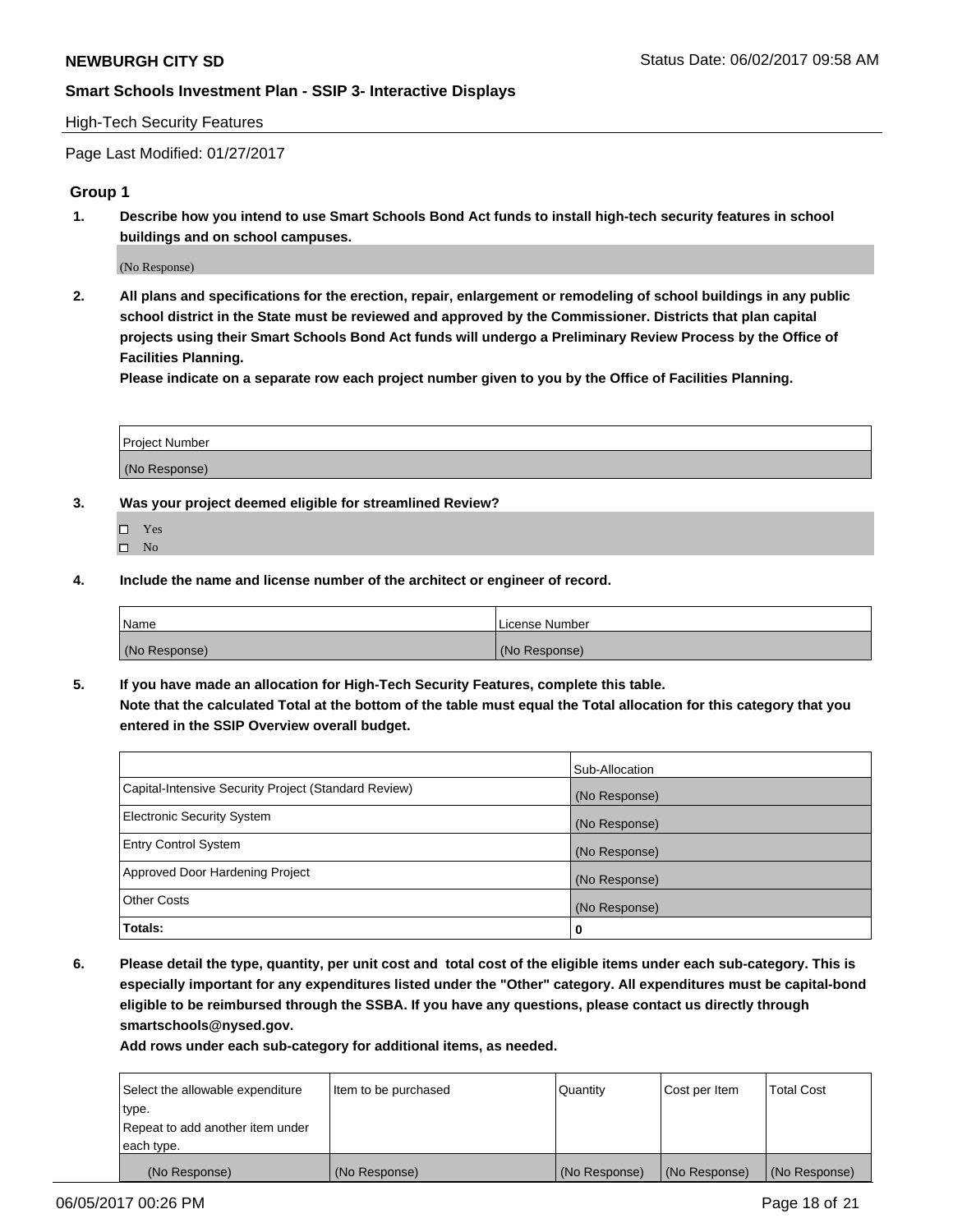High-Tech Security Features

Page Last Modified: 01/27/2017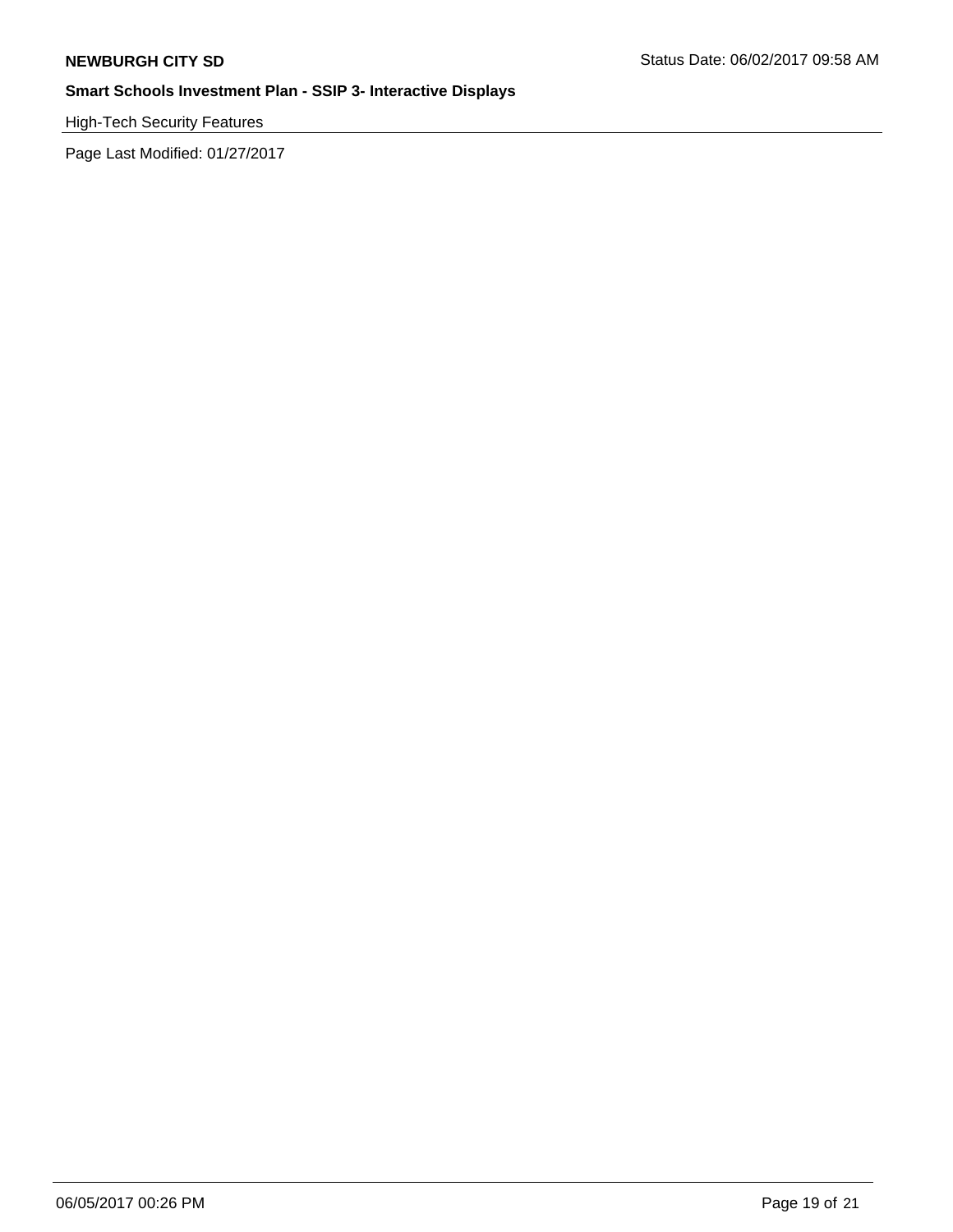Report

Page Last Modified: 01/27/2017